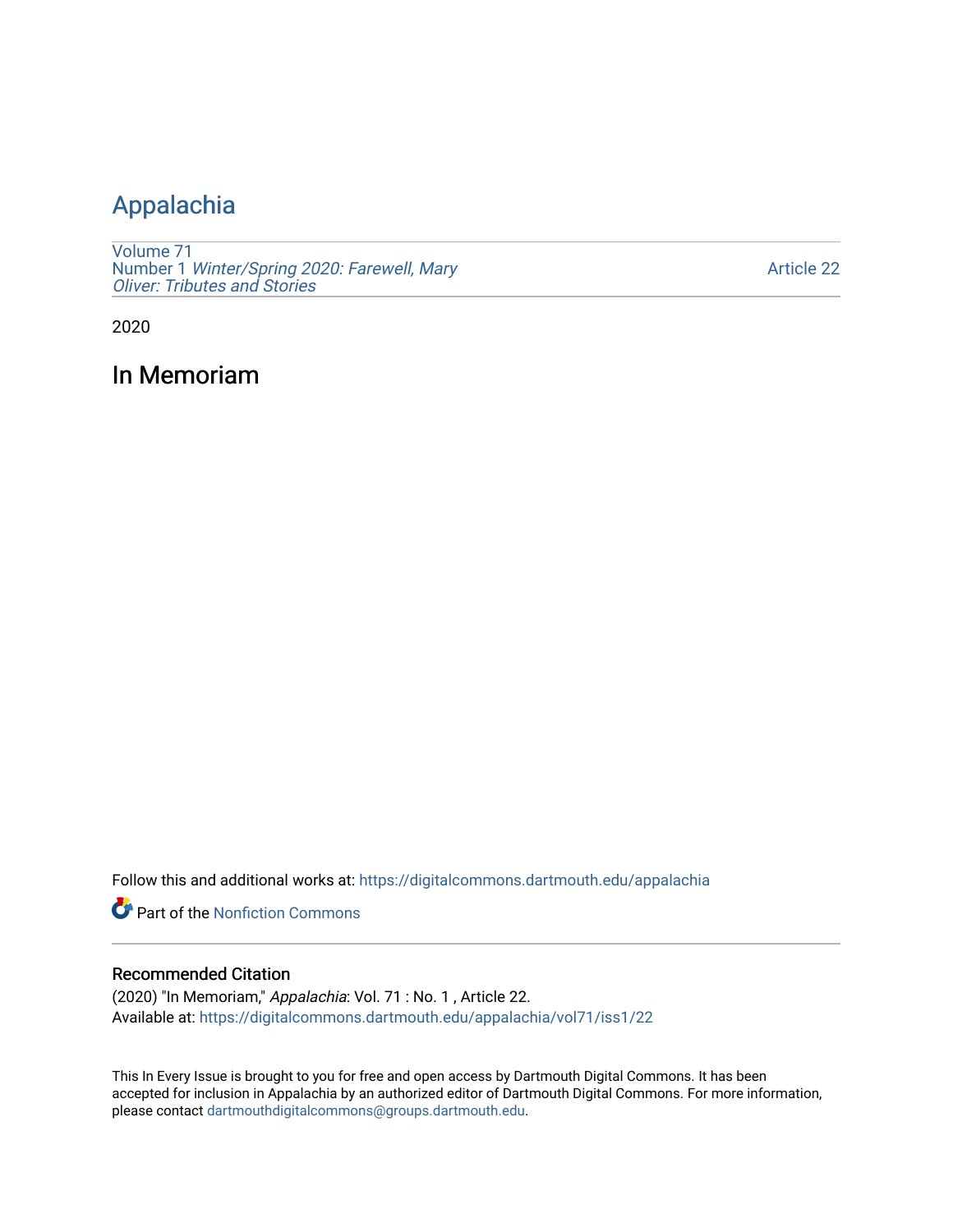## In Memoriam



*Barbara Hull Richardson, one of the Appalachian Mountain Club's first woman hut croo members, on February 8, 2018, in Keene, New Hampshire.*  PAULA CHAMPAGNE

## Barbara Hull Richardson

On February 19, 2019, I traveled to Keene, New Hampshire, where I gave a program on Mount Washington at an assisted living center where Barbara Hull Richardson lived. Barbara played a central role in my book, *The White Mountain* (Hobblebush Books, 2018). She worked as one of the first Appalachian Mountain Club "hut girls." She had survived gun violence and was a feminist, a social worker, a legislator, and a protector of children.

Before the program, Barbara and a group of residents were doing calisthenics, using the event space tables and chairs to stretch, squat, and push off. Most of the seniors there simply sat in their chairs to do the program. Not Barbara. When she did squats, she went all the way to the floor.

She was 95 years old.

A little over a month later, on Saturday morning, March 23, 2019, Barbara died. A

couple weeks after my last visit with her, she had fallen and suffered an injury that resulted in painful surgery.

She decided that was enough. She summoned her family. For nearly a century, she had lived life on her terms. She would die on her terms.

We had plans. I had the good fortune to film an interview with her last year, and some of those segments became part of a documentary on Mount Washington personalities by filmmaker Bill Millios. The film premiered in June. There had been talk of Barbara attending.

But I can't begrudge her timing or her decision. She was a woman of extraordinary authority and empathy. Alas, my time with her was short—only